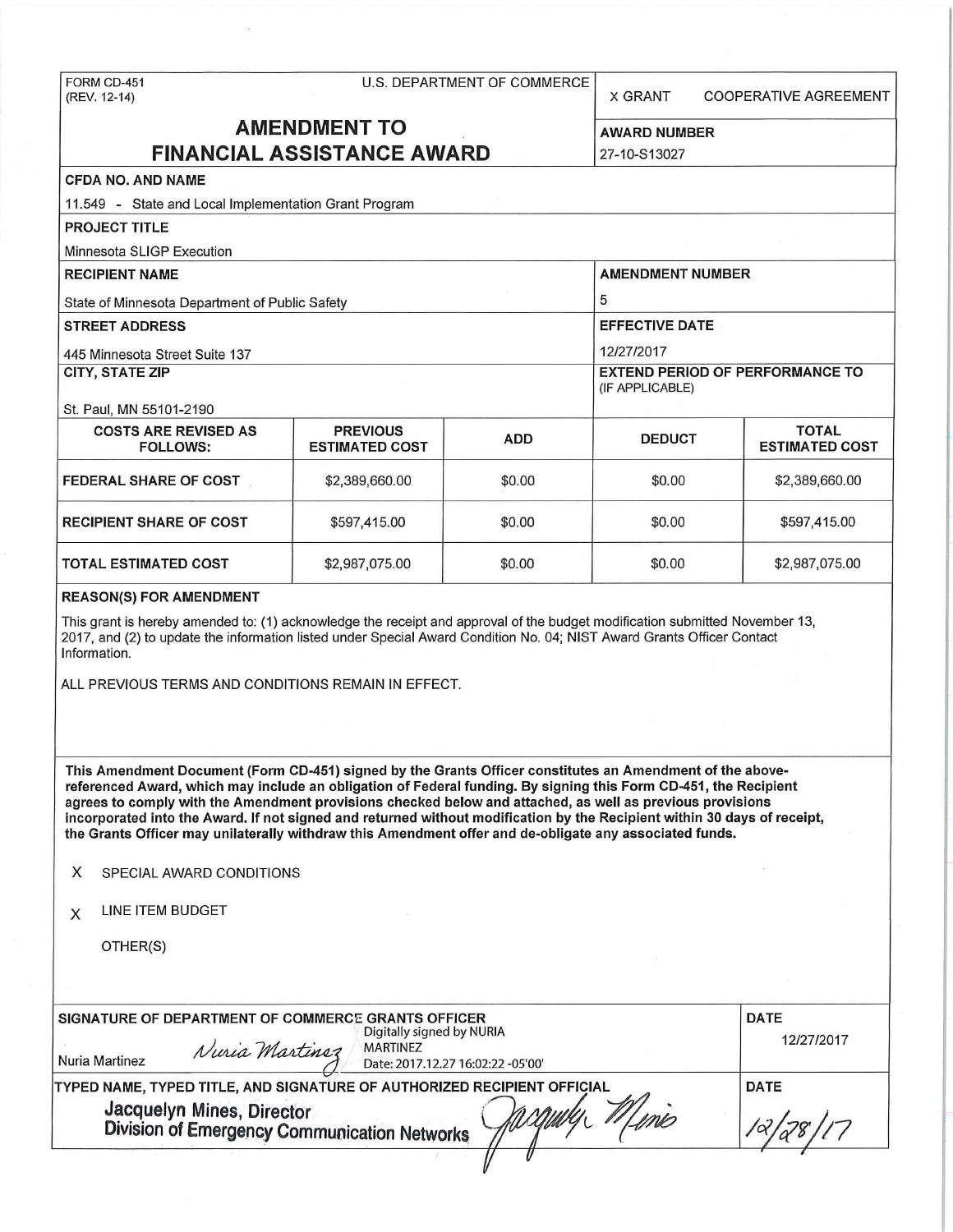Award Number: 27-10-S13027, Amendment Number 5 Federal Program Officer: Carolyn Dunn Requisition Number: S13027 Employer Identification Number: 416007162 Dun & Bradstreet No: 804886729 Recipient ID: 2746085 Requestor ID: 2746085

#### **Award ACCS Information**

| <b>Bureau</b><br>Code | <b>FCFY</b> | <b>Project-Task</b> | <b>Org Code</b>        | <b>Obj Class</b> | <b>Obligation Amount</b> |
|-----------------------|-------------|---------------------|------------------------|------------------|--------------------------|
| 61                    | 2013        | 8150000-000         | 11-00-0000-00-00-00-00 | 41-19-00-00      | \$0.00                   |

#### **Award Contact Information**

| <b>Contact Name</b> | <b>Contact Type</b> | Email                    | Phone      |
|---------------------|---------------------|--------------------------|------------|
| Mines<br>Ms. Jackie | Administrative      | jackie.mines@state.mn.us | 6512017550 |

#### **NIST Grants Officer:**

Nuria Martinez 100 Bureau Drive, MS 1650 Gaithersburg, MD 20899-1650 (301) 975-6215

#### **NIST Grants Specialist:**

Samantha Wigglesworth 100 Bureau Drive, MS 1650 Gaithersburg, MD 20899-1650 (301) 975-4166

Jacquelyn Mines, Duacl<br>Division of Emergency C.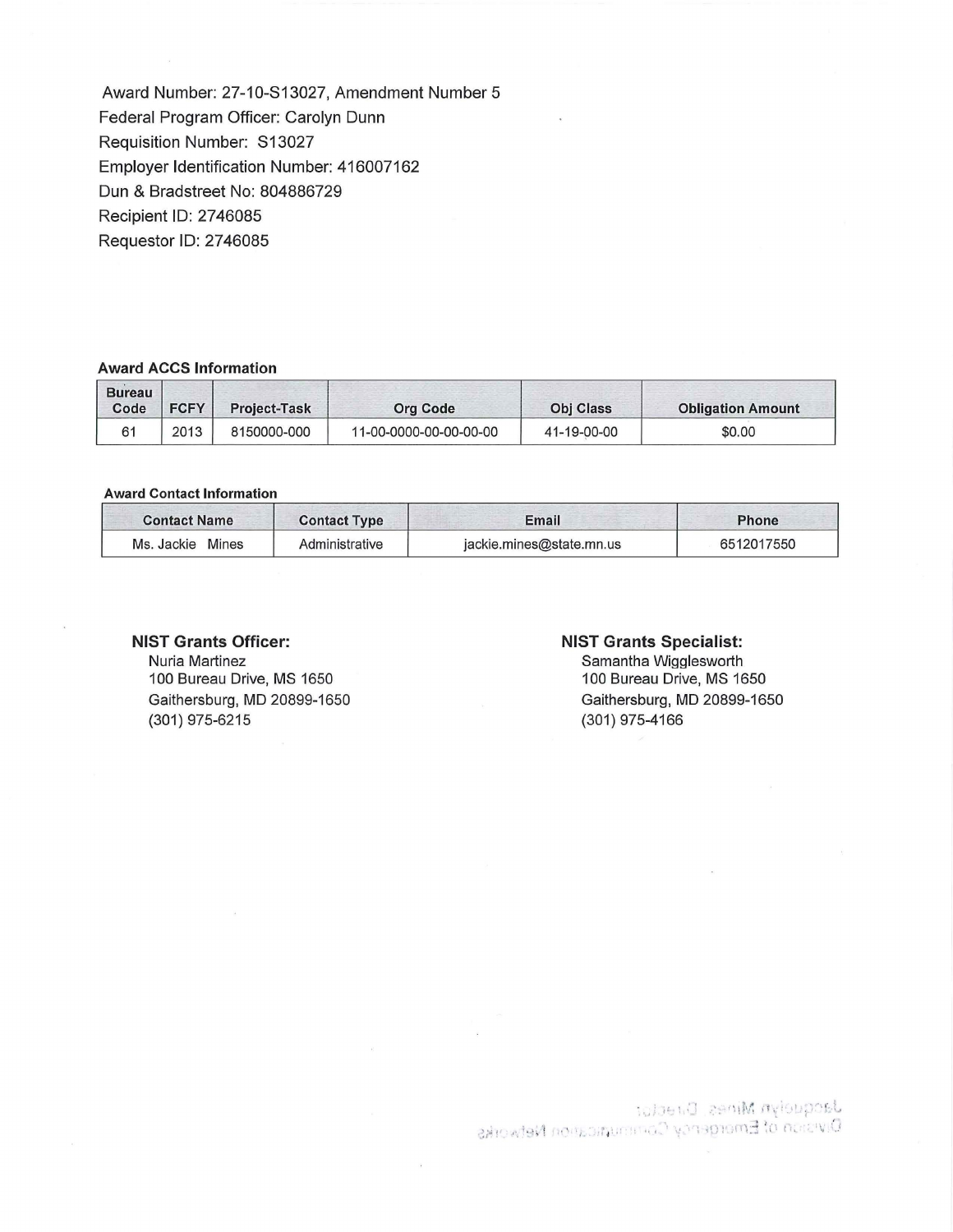Grant Award Number: 27-10-S13027 Recipient Organization: State of Minnesota Department of Public Safety Amendment No. 05

### **National Institute of Standards and Technology State and Local Implementation Grant Program Special Award Conditions**

## **4. (Revised) The NIST Award Contact Information:**

# **Grants Officer:**

Dean Iwasaki National Institute of Standards and Technology 100 Bureau Drive, Mail Stop 1650 Gaithersburg, MD 20899-1650 Telephone: 301-975-8449 Email: Dean.Iwasaki@nist.gov